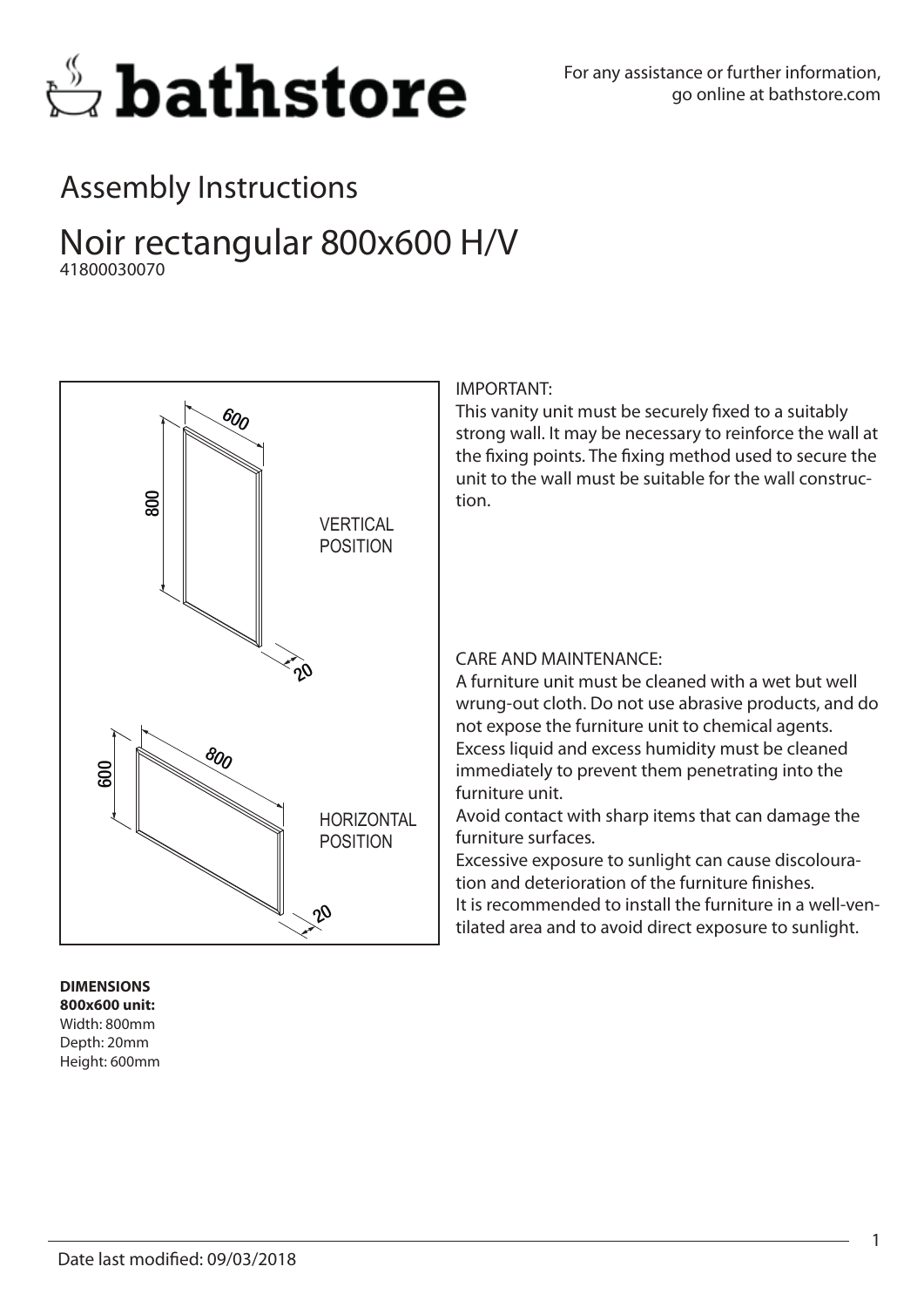## **Bathstore**

PIECES REQUIRED







TOOLS REQUIRED





 NOTE: Screws (H02) and Wall plugs (H01) are only for use in masonry walls. Appropriate fixings should be used for other types off wall.

6

**RANANA** 

2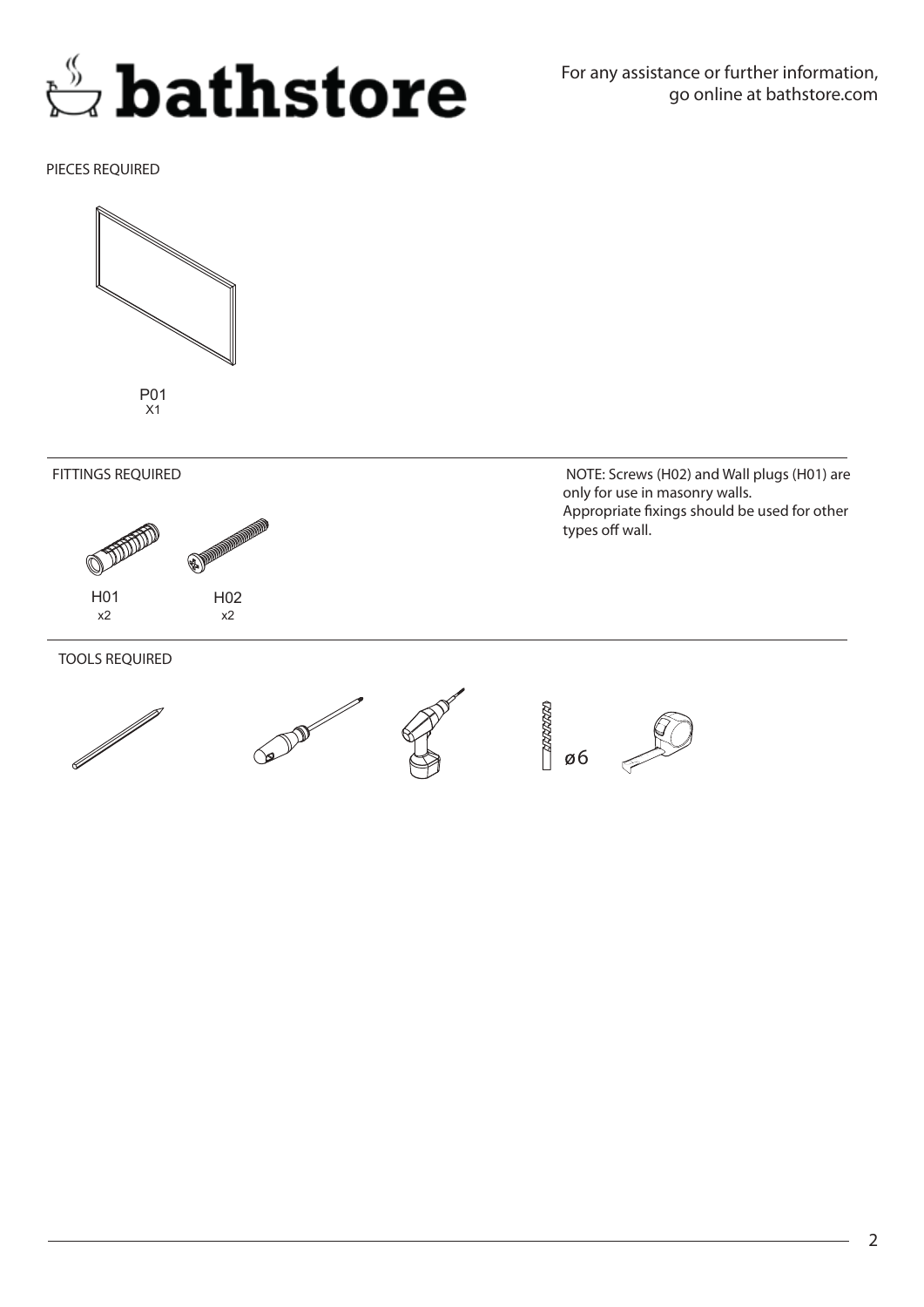For any assistance or further information, go online at bathstore.com





H + A1

 $\overline{\mathcal{A}}$ 2